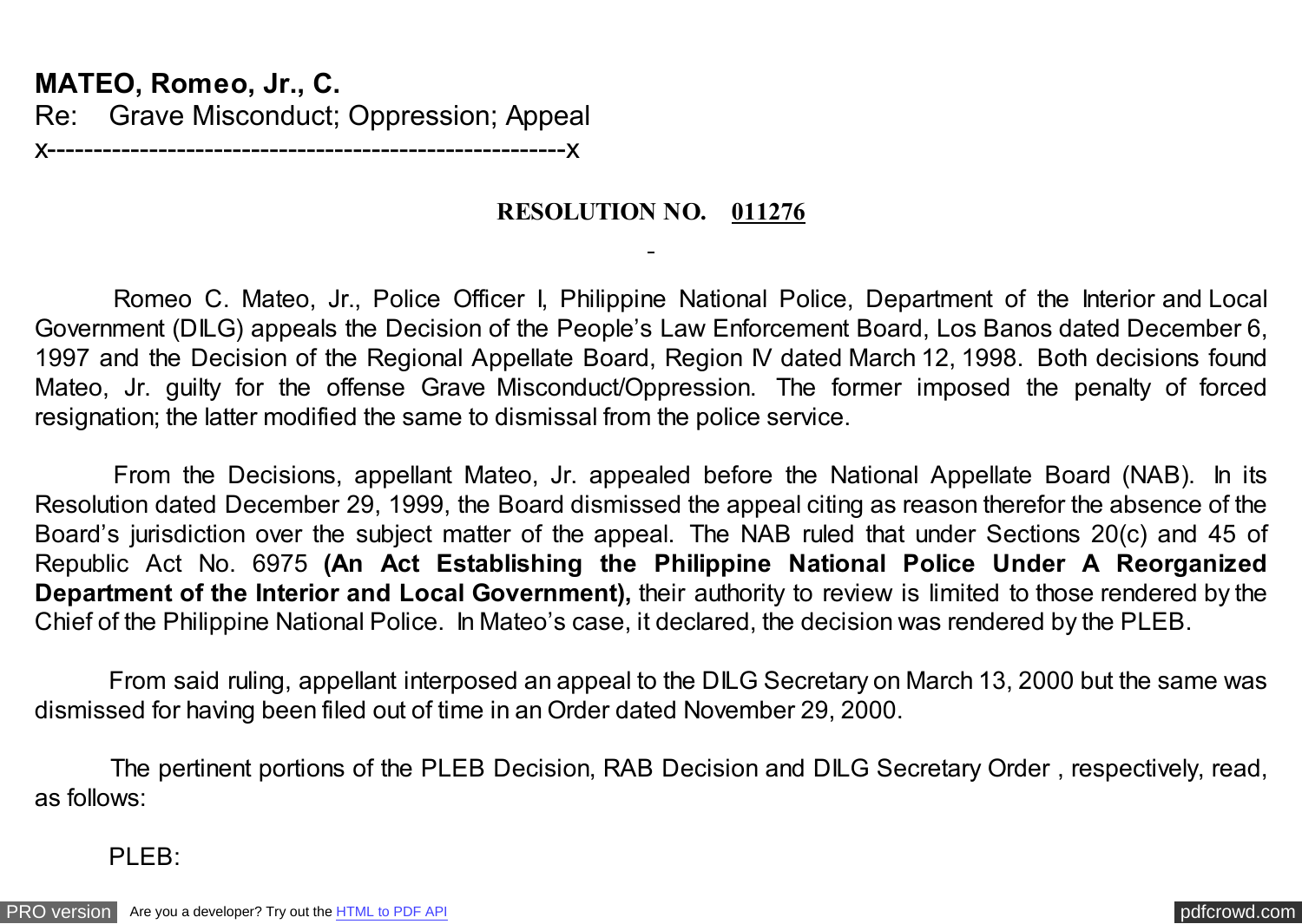*"This Board concludes that we have here a simple case of cause and effect. The cause - was the intimidation made by respondent upon the person of complainant while they were talking namely the handcuffing, the throwing of the gun and the accusation of being an informer which gave rise to the effect - giving of the P100.00 and the three kilos of mangoes. It is inconceivable for an ambulant vendor who has to pedal his way under the sun and the rain to sell his wares, contribute P100.00 to two unknown persons were it not for the intimidation made by respondent upon the person of the complainant. xxx*

*"WHEREFORE, premises considered, the PEOPLE'S LAW ENFORCEMENT BOARD of Los Banos, Laguna finds respondent PO1 ROMEO C. MATEO, JR.*

*"GUILTY OF OPPRESSION AND HEREBY IMPOSE THE PENALTY OF FORCED RESIGNATION, PO1 XXX MATEO IS THEREFORE CONSIDERED RESIGNED."*

RAB:

 *"This Board fully agrees with the findings of the PLEB xxx and finds no justifiable reason/s to reverse the same. xxx*

 *"To serve as a warning to police officers similarly situated, the forced resignation meted to appellant by the PLEB xxx is hereby MODIFIED to DISMISSAL FRM THE POLICE SERVICE WITH PREJUDICE."*

DILG Secretary Order:

 *"From said decision, the respondent-appellant filed an appeal with the Secretary of the Interior and Local Government only on March 13, 2000 which is beyond the fifteen (15) day reglementary period to perfect an appeal. Thus the decision has long been final and executory and this Department has lost jurisdiction over the same."*

[PRO version](http://pdfcrowd.com/customize/) Are you a developer? Try out th[e HTML to PDF API](http://pdfcrowd.com/html-to-pdf-api/?ref=pdf) contract the contract of the HTML to PDF API [pdfcrowd.com](http://pdfcrowd.com)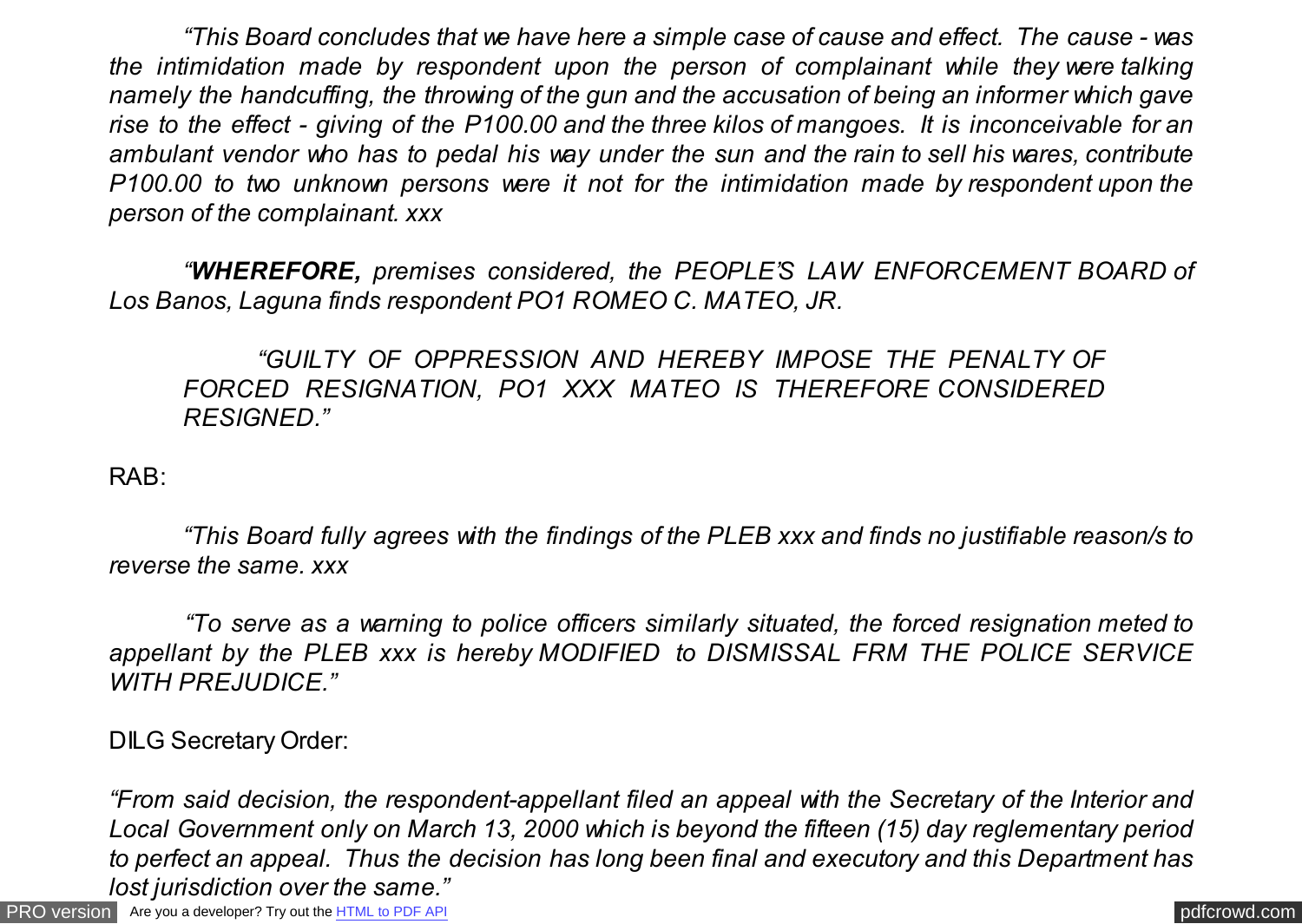In his appeal, Mateo, Jr. represented, as follows:

*lost jurisdiction over the same."*

- *"1) The PLEB erred in not finding the respondent entitled to the minimum penalty of suspension of three (3) months;*
- *"2.) The Regional Appellate Board erred in modifying the penalty of forced resignation to that of dismissal with prejudice;*
- *"3.) That the Decision is contrary to Law (sic);*
- *"4.) That the penalty of either forced resignation or dismissed with prejudice is too harsh nay in human (sic)."*

As a matter of procedure, the incumbent DILG Secretary was requested to comment on said appeal and to transmit the entire records of the case in an Order dated February 26, 2001. No comment was submitted; however, the complete records of the case was furnished the Commission.

Records show that on June 11, 1997, Freddie A. Tinghil, ambulant vendor in Los Banos, Laguna, filed a complaint against Mateo, Jr. for the offenses of Grave Misconduct and Oppression before the People's Law Enforcement Board (PLEB), Los Banos, Laguna. The acts complained of happened on June 7, 1997 wherein Tinghil declared that he was forced to give the appellant the amount of One Hundred Pesos (PhP 100.00) and three (3) kilos of mangoes when he failed to present the Permit to Sell to the appellant. Tinghil was handcuffed and accused of being an informer of a drug syndicate and was threatened at gun point.

 After the conduct of hearings, the PLEB found Mateo, Jr. liable for the offense of Oppression and accordingly imposed the penalty of forced resignation. This was contained in Decision dated December 6, 1997.

On January 12, 1998, Mateo, Jr. appealed the decision to the Regional Appellate Board (RAB). In affirming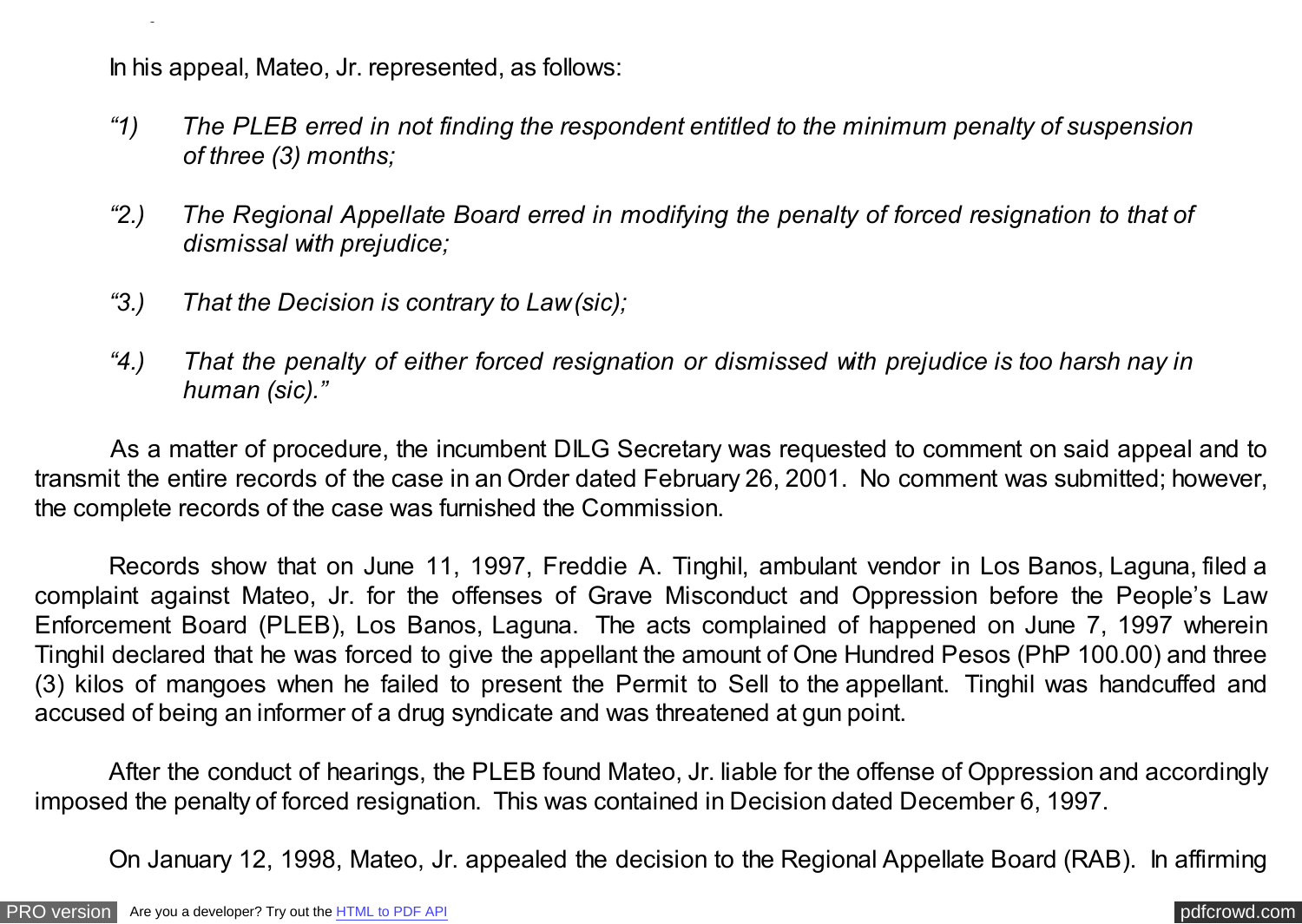the findings of the PLEB in its Decision dated March 12, 1998, the RAB modified the penalty from forced resignation to dismissal from the police service with prejudice.

 An appeal to the National Appellate Board (NAB) was taken from RAB's ruling. However, it was dismissed for lack of jurisdiction in NAB Resolution dated December 29, 1999. In so ruling, the NAB stated that it has no jurisdiction to review of the decision of the RAB.

 Mateo, Jr. thereafter filed his appeal before the Secretary of the Department of the Interior and Local Government (DILG). On November 29, 2000, then DILG Secretary Alfredo S. Lim dismissed the appeal on account of its findings that it was filed out of time. Based on its records, the appeal was filed by Mateo, Jr. only on March 13, 2000 to question a decision rendered on December 29, 1999.

The appeal will not prosper.

The PLEB and RAB Decisions have already attained finality by reason of the lapse of the reglementary period within which said decisions may be assailed. The PLEB decision was rendered on December 6, 1997; and RAB on March 12, 1998.

 Under **Section 45 of the Republic Act No. 6975 (An Act Establishing the Philippine National Police Under A Reorganized Department of the Interior and Local Government)**, appeal from the decision by the PLEB to the RAB may be taken within a period of ten (10) days. On the other hand, the period to appeal RAB's decision to the DILG Secretary is fifteen (15) days from the receipt of the decision applying **Section 49, Book V of Executive Order No. 292,** in suppletory character there being no period provided in the Act.

Section 45 of the RA No. 6975 reads, as follows:

[PRO version](http://pdfcrowd.com/customize/) Are you a developer? Try out th[e HTML to PDF API](http://pdfcrowd.com/html-to-pdf-api/?ref=pdf) contract the contract of the HTML to PDF API [pdfcrowd.com](http://pdfcrowd.com) *"Finality of Disciplinary Action. - The disciplinary action imposed upon a member of the PNP shall be final and executory: Provided, That a disciplinary action imposed by the xxx PLEB involving demotion or dismissal from the service may be appealed to the regional appellate board within ten (10) days from receipt of the copy of the notice of the decision: xxx Provided, finally, That*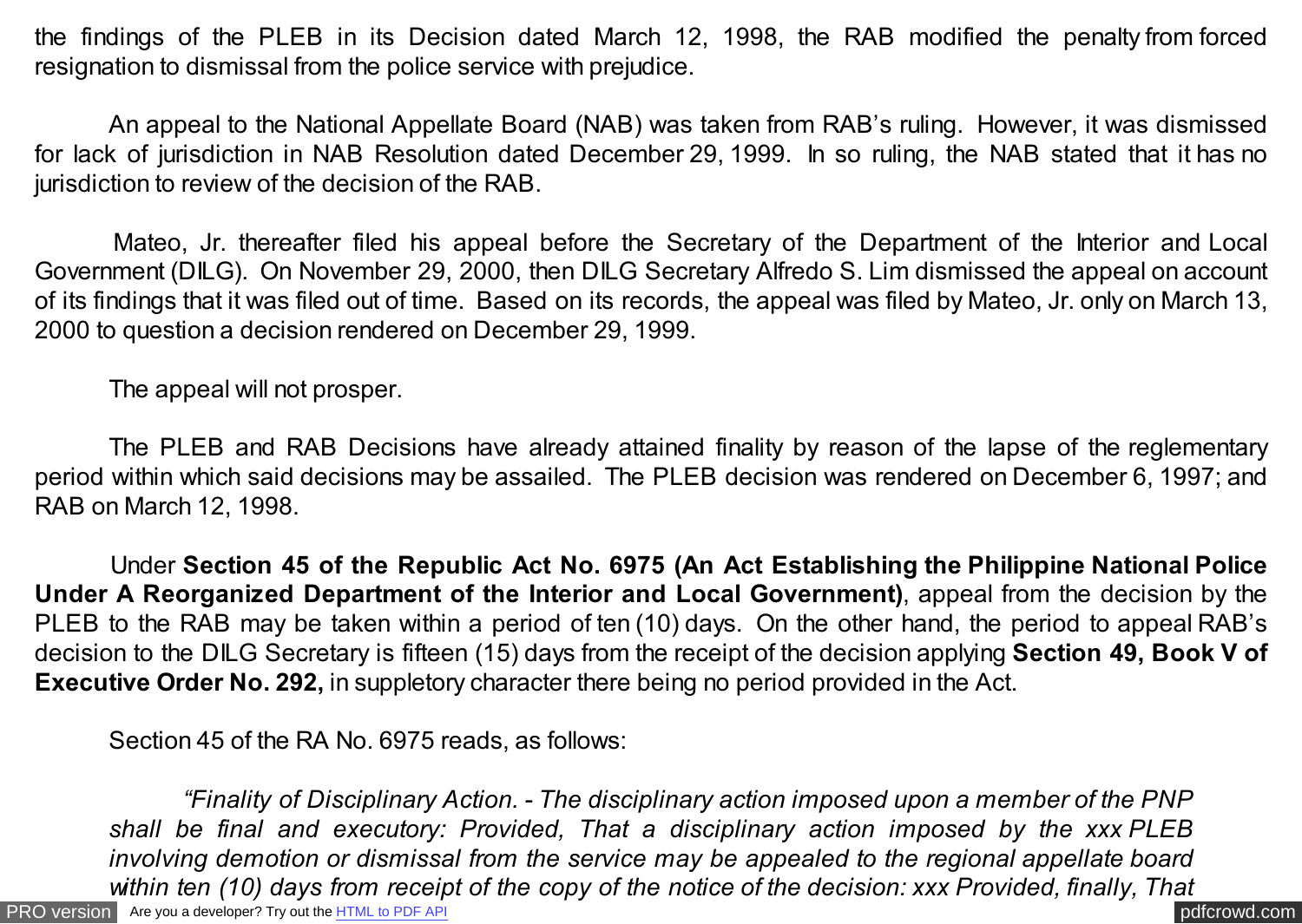*failure of the regional appellate board to act on the appeal within said period shall render the decision final and executory without prejudice, however, to the filing of an appeal by either party with the Secretary."*

*within ten (10) days from receipt of the copy of the notice of the decision: xxx Provided, finally, That*

Section 49 of Executive Order No. 292 reads, as follows:

 *"Section 49. Appeals. - Appeals, where allowable, shall be made xxx within fifteen days from receipt of the decision xxx"*

 Moreover, the appeal lost by Mateo, Jr. in the DILG cannot be revived in this forum by the mere expediency of questioning anew the decisions of the PLEB and RAB. The DILG Secretary correctly ruled that said decisions have acquired finality on account of the belated filing of appeal thereto in said Department. While the ruling by the NAB was promulgated on December 29, 1999, the appeal to said decision was interposed only on March 13, 2000 or way beyond the fifteen (15)-day period fixed under Section 49 of the aforequoted rules.

 It is also for said reason that the principle in law declaring that the issue on jurisdiction may be raised at anytime even on appeal **(Government vs. American Surety Co., 11 Phil. 203)** does not find application in this case. The principle is anchored on the timeliness of assailing the jurisdiction. In the case at hand, while the NAB Resolution dated December 29, 1999 ruled that it has no jurisdiction to review the decision rendered by the PLEB and subsequently issued by the RAB, the appeal to PLEB and RAB Decisions were made only after the lapse of more than two (2) months from the receipt of the NAB Resolution.

 Further, Mateo, Jr. failed to present evidence to refute the factual findings by the DILG Secretary that the appeal was filed way beyond the fifteen (15)-day period. This is apparent from Mateo, Jr.'s appeal-memorandum itself wherein the date of receipt of the NAB's Resolution was deliberately withheld giving rise to the presumption that this date would have been adverse if produced **(Section 3 [e], Rule 131 of the Rules of Court)**.

 The foregoing finds more strength from the evidence on record that appellant has sought executive clemency on April 29, 1998 before the Office of the President after an adverse decision by the RAB. Appellant's action only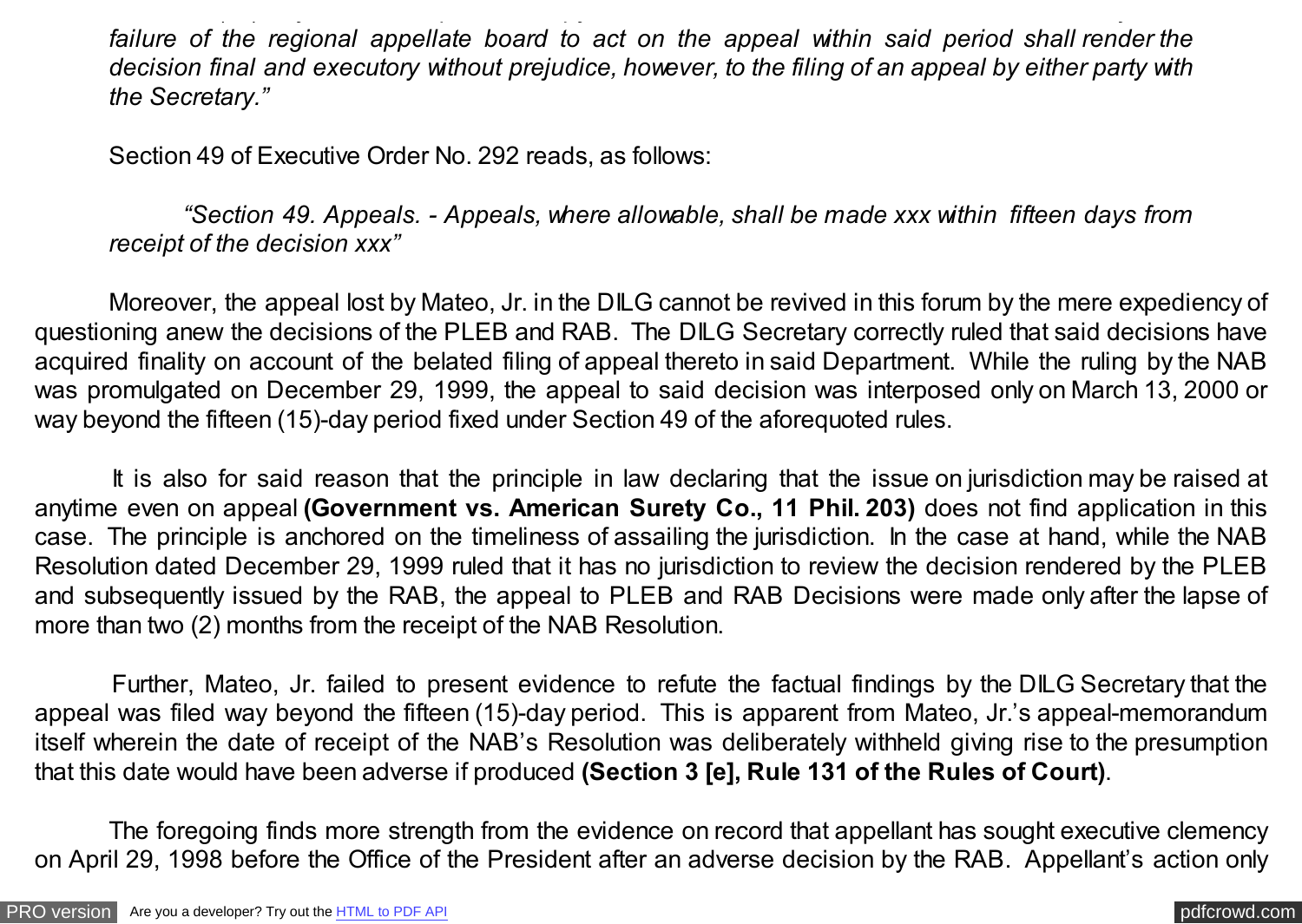goes to show that the appeal to the NAB as well as that to the DILG Secretary are mere afterthoughts.

 At this juncture, it is worth while to note the ruling of the Supreme Court in the case of **Johnson and Johnson (Phils), Inc. vs. Court of Appeals, 262 SCRA 298,** as follows:

 *"It is a settled rule that judgment which has acquired finality becomes immutable and unalterable and, hence, may no longer be modified in any respect except only to correct clerical errors or mistakes. Litigations must end and terminate sometime and somewhere, it being essential to the effective and efficient administration of justice xxx"*

**WHEREFORE,** the appeal of Romeo C. Mateo, Jr. is hereby **DISMISSED.**

Quezon City, **JUL 26 2001**

 Signed **JOSE F. ERESTAIN, JR.** Commissioner

 Signed **KARINA CONSTANTINO-DAVID** Chairperson

## **O.B. J. WALDEMAR V. VALMORES**

[PRO version](http://pdfcrowd.com/customize/) Are you a developer? Try out th[e HTML to PDF API](http://pdfcrowd.com/html-to-pdf-api/?ref=pdf) contract the community of the HTML to PDF API [pdfcrowd.com](http://pdfcrowd.com)